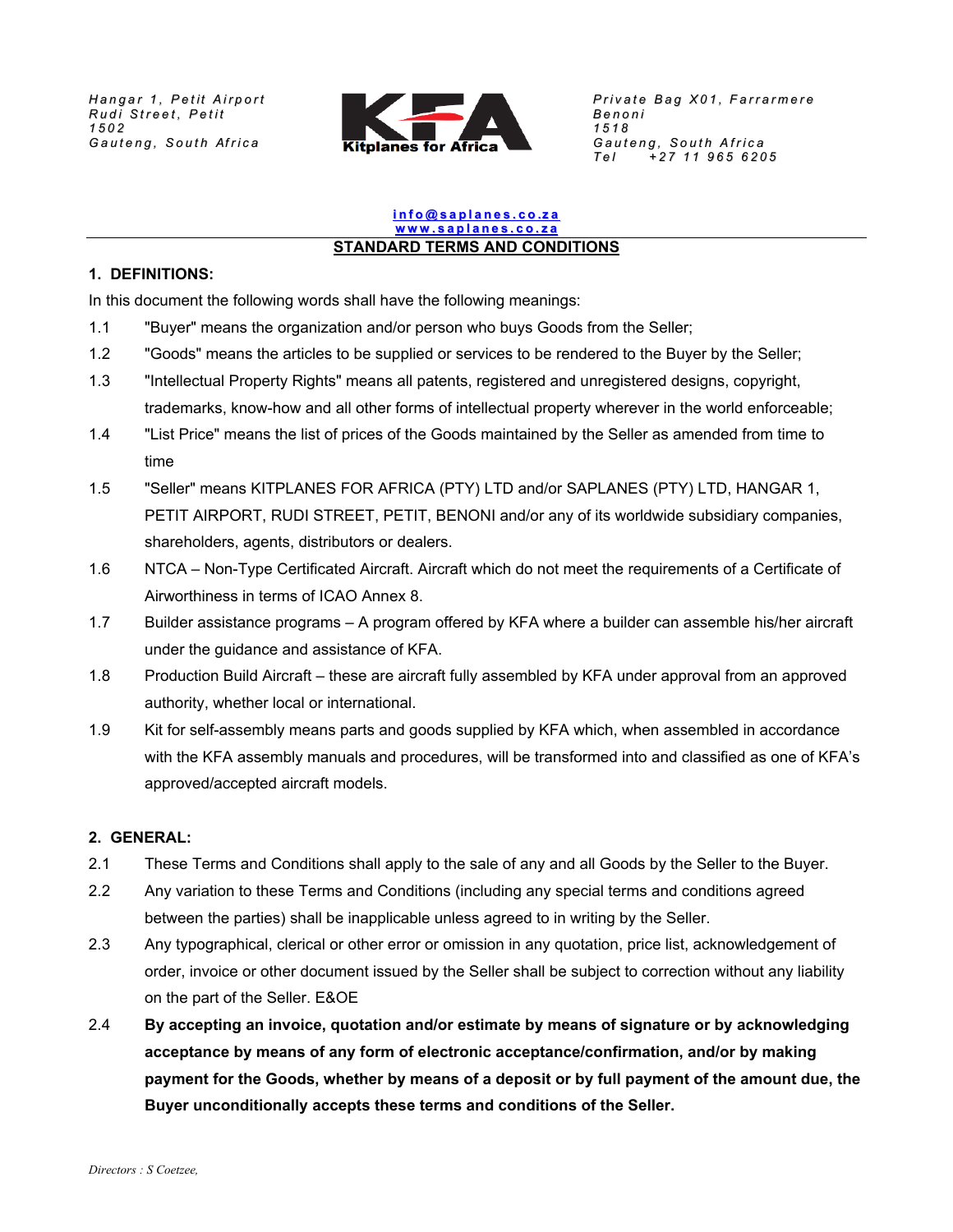# **3 PRICE AND PAYMENT:**

- 3.1 The price shall be that in the Seller's current List Price, or such other price as the parties may agree in writing. (This could be by means of a quotation, invoice or estimate). The price is exclusive of VAT or any other applicable costs. The Buyer shall pay for carriage and or delivery, if applicable.
- 3.2 Payment of the price and VAT and any other applicable costs shall be due in advance before any Purchase Orders are accepted.
- 3.3 No Goods or Services shall be provided on credit.
- 3.4 The Seller shall be entitled to charge interest on overdue invoices from the date when payment becomes due from day to day until the date of payment at a rate of the max percentage as allowed by South African law, per annum above the base rate of the Reserve Bank of South Africa.
- 3.5 If payment of the price or any part thereof is not made by the due date, the Seller shall be entitled to:
	- 3.5.1 require payment in advance of delivery in relation to any Goods not previously delivered;
	- 3.5.2 refuse to make delivery of any undelivered Goods whether ordered under the contract or not and without incurring any liability whatever to the Buyer for non-delivery or any delay in delivery; 3.5.3 terminate the contract.
	- 3.5.4 charge a storage fee
- 3.6 Parts are 100% payable on order placement. No parts will be ordered and/or manufactured without full prepayment.
- 3.7 A 50% labour deposit is payable before commencement of any repair and or alteration with the balance payable on completion.
- 3.8 Aircraft built as production aircraft or under a builder assist program could be subject to individual payment agreements between the Seller and the Buyer. These agreements will normally consist of full payment of the Goods in advance by the Buyer and with the labour portion spread out over the build period or builder assistance period. Any payment agreements/arrangements made individually between the Seller and the Buyer does not absolve the Buyer from the Seller's terms and conditions.

#### **4. DESCRIPTION:**

Any description given or applied to the Goods is given by way of identification only and the use of such description shall not constitute a sale by description. For the avoidance of doubt, the Buyer hereby affirms that it does not in any way rely on any description when entering into the contract.

#### **5. SAMPLE:**

Where a sample of the Goods is shown to and inspected by the Buyer, the parties hereto accept that such a sample is so shown and inspected for the sole purpose of enabling the Buyer to judge for itself the quality of the bulk, and not so as to constitute a sale by sample.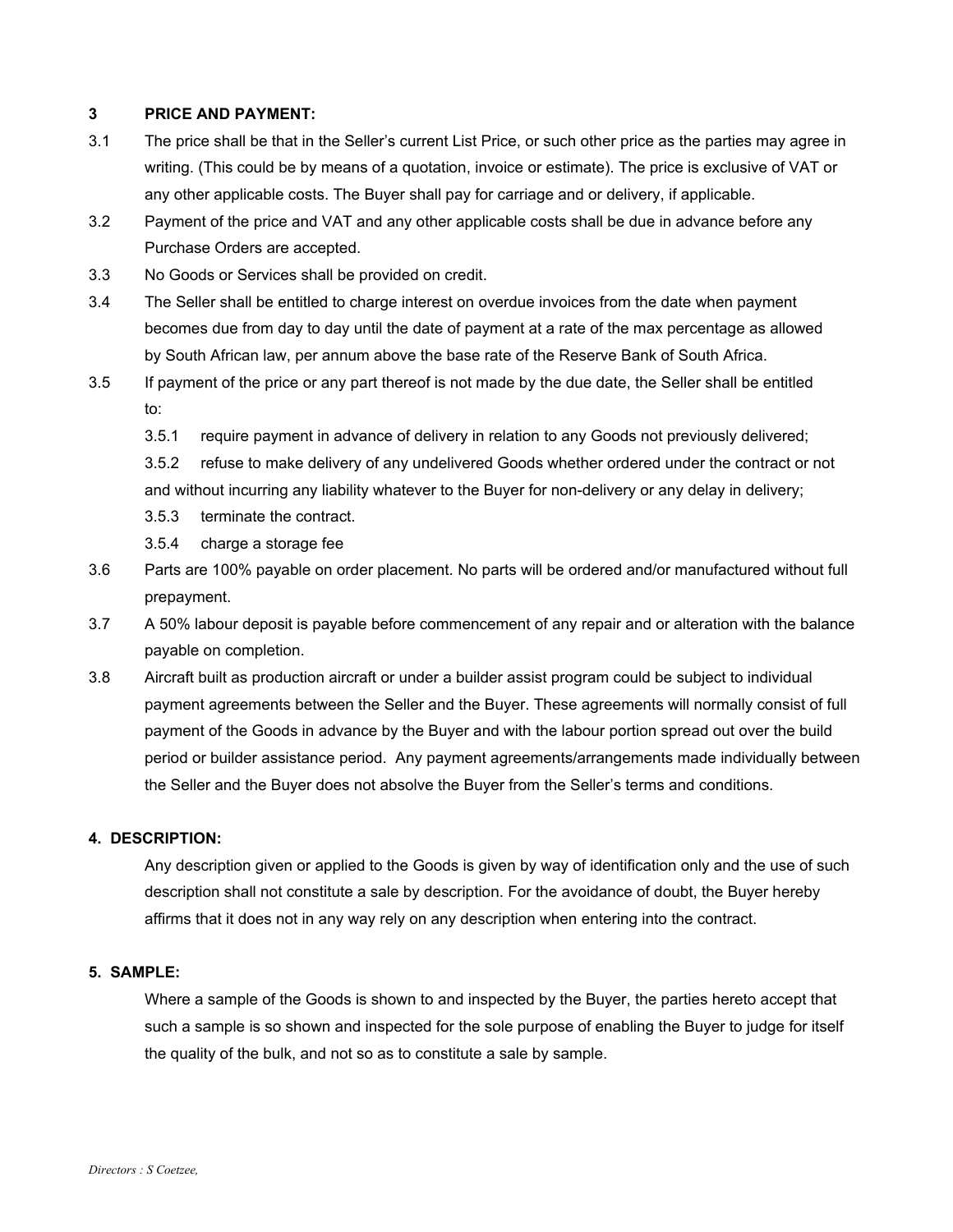# **6. DELIVERY:**

- 6.1 Unless otherwise agreed in writing, delivery of the Goods shall take be ex-works. The Buyer shall make all arrangements necessary to collect the Goods when informed by the Seller to do so.
- 6.2 The date of collection or completion specified by the Seller is an **estimate** only. Time for delivery shall not be of the essence of the contract and no liability will attach to late or postponed deliveries due to conditions beyond the reasonable control of the Seller.
- 6.3 Collection by the Buyer, delivery by the Seller, the courier to the Buyer or written acknowledgement by the Buyer will be deemed to be receipt of the goods by the Buyer for the purpose of this agreement, whether the Goods have left the premises of the Seller or not.
- 6.4 Good not supplied or not available at the time of shipping or collection (goods on back-order) will be ship as and when received by the Seller. Cost of shipping or delivery will be for the Buyer's account.

# **7. CANCELLATION AND POSTPONEMENT OF ORDERS:**

- 7.1 Deliveries in respect of orders for Goods may only be postponed with the written agreement of the Seller. If the Buyer cancels an order, The Seller will endeavor to find an alternative Buyer, subject to 7.7, but will be entitled to charge the Buyer for any losses suffered as a result of the cancellation. There shall be no requirement to prove such losses provided they do not exceed 25% of the value of any orders cancelled, unless the conditions in 7.2 (iii) have been exceeded, in which case the latter shall take precedence.
- 7.2 the Seller shall be entitled, on the termination of this contract by the Buyer and without prejudice to any other claims against the Buyer:

(i) To recover from the Buyer the cost of any goods acquired by the Seller for the Buyer.

(ii) To charge the Buyer by way of cancellation a sum not less than 25% of the invoice value of the goods ordered and or paid for by the Buyer and

(iii) To sell the goods after a period of 90 days to cover any losses incurred by the Seller, including loss of income, storage, insurance and handling fees and to claim damages and/or any other costs from the Buyer not recovered from/by the sale of the Goods.

(iv) To complete the Goods (unfinished project) on the Seller's discretion in order to make the Goods sellable to recover any and all losses suffered due to the cancellation by the Buyer.

- 7.3 Orders for Goods manufactured or purchased in accordance with the Buyer's specifications may not be cancelled without the written authority of the Seller. The Buyer undertakes to indemnify the Seller for all costs and expenses resulting from a breach of this condition by the Buyer.
- 7.4 All Goods ordered and not collected within 30 days of being informed to do so by the Seller will either be forfeited by the buyer and sold by the Seller to recover costs of storage or will be stored at a cost equal to the going rate of similar products at the place of business of the Seller to the buyer.
- 7.5 All Goods not completely paid for within 30 days of being informed to so by the Seller will be stored and charged for at the rates states in 7.4.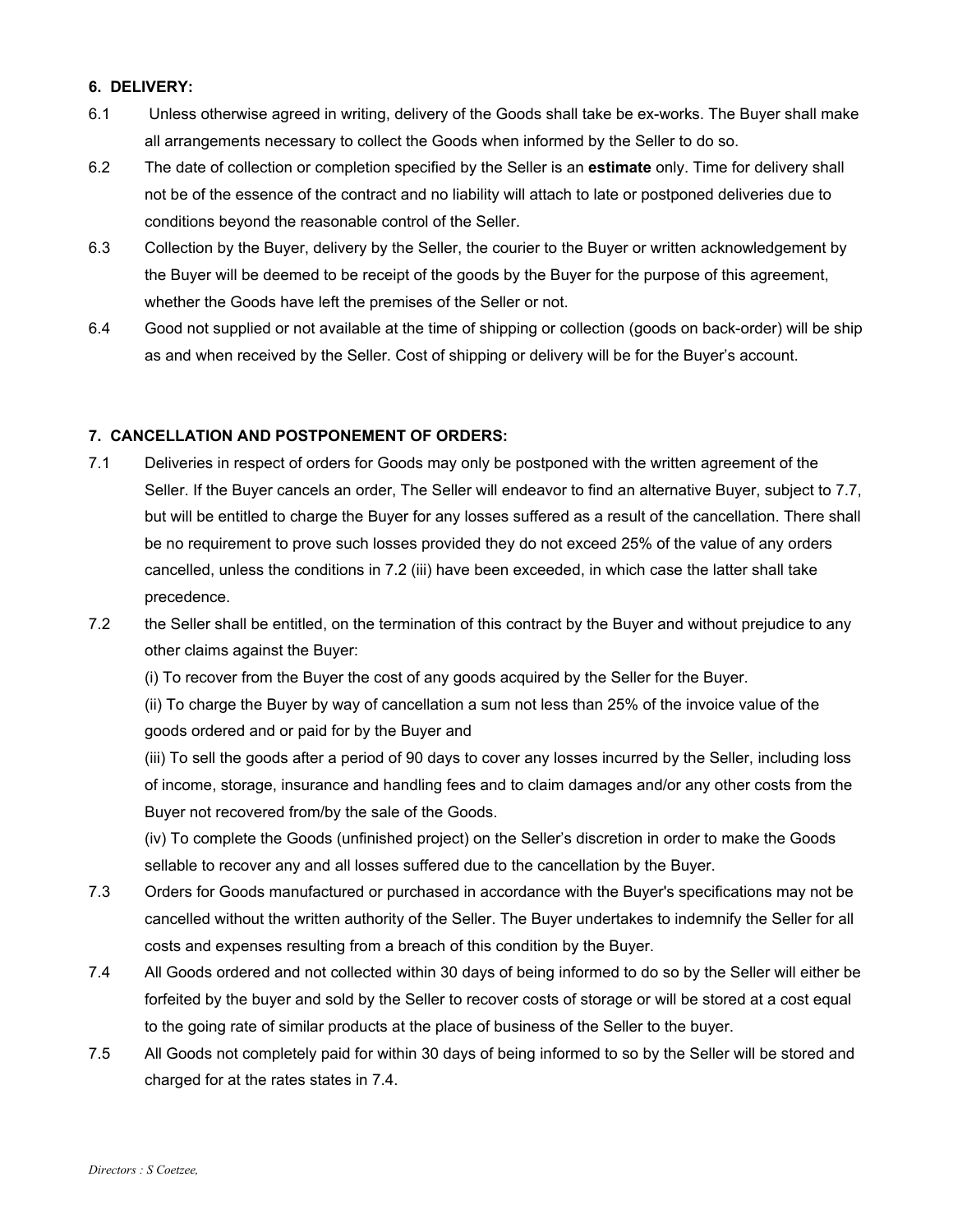- 7.6 All Goods not fully paid for within 90 days of being informed to do so by the Seller, will be forfeited by the Buyer and the Seller will then have the right to sell the Goods in order to recover any and all losses suffered by the Seller due to the non-performance of the Buyer.
- 7.7 The Seller's intention and willingness to find an alternative Buyer for the Goods within the period as stipulated in 7.1, does not absolved the Buyer form the original terms and conditions stipulated herein and the Buyer will remain obligated under these terms and conditions of the Seller. The Buyer specifically agrees that the willingness of the Seller to entertain such an arrangement does not constitute a new agreement between the Buyer and Seller. If for any reason the new Buyer does not fulfill the original Buyers obligations, in the time, as per these terms and conditions, the original Buyer will still be liable to fulfill his obligation of performance under these terms and conditions.

## **8. RISK:**

## **Aircraft and aircraft kits**

- 8.1.1 In the case of parts Risk in the Goods shall pass to the Buyer at the moment the Goods are dispatched, acknowledged by means of a delivery note/receipt or collected by the Buyer from the Seller`s premises. Where the Buyer chooses to collect the Goods itself, risk will pass when the Goods are entrusted to it or set aside for its collection, whichever happens first.
- 8.1.2 In the case of builder assistance or maintenance Risk in the Goods shall remain with the Owner/s at all times. KFA will not be liable for damage to goods left in its possession.
- 8.1.3 Aircraft/Project owners are to arrange for their own insurance whilst the Goods are in the possession of KFA
- 8.1.4 The Buyer understands that the owner/builder is by law considered to be the manufacturer of the aircraft and therefore accepts sole responsibility for the construction, operation and maintenance of the aircraft. The Buyer also understands that the BUSHBABY/ EXPLORER/ SAFARI aircraft, whether in kit form or fly-away form, was designed to be an NTCA (Non type certified aircraft) and as such it cannot be issued with a Certificate of Airworthiness in terms of ICAO Annex 8. Purchaser also accepts responsibility for complying with the appropriate building, registration, licensing and operating regulations of the appropriate authority in the country of import and registration. **As many factors beyond the control of the designer affect the operational safety of this aircraft the PURCHASER HEREBY INDEMNIFIES THE SELLER AND ITS SUPPLIERS, AGENTS AND EMPLOYEES AGAINST ANY DAMAGES, SUITS AND/OR CLAIMS FOR ANY DEATHS, BODILY INJURY OR PROPERTY DAMAGE INVOLVING A BUSHBABY/EXPLORE/SAFARI AIRCRAFT. THIS RELEASE IS GIVEN IN RECOGNITION OF THE INHERENT DANGERS OF AVIATION AND SPECIFICALLY FOR NON-CERTIFIED, AMATEURBUILD, EXPERIMENTAL AND UL AIRCRAFT AND TO PROTECT THE SELLER SHOULD ANY CLAIMS OF NEGLIGENCE, DEFECTIVE DESIGN, DEFECTIVE MATERIALS AND/OR WORKMANSHIP ARE STATED AT ANY STAGE.**
- 8.1.5 The Buyer understands that the plans and accompanying manuals and kits contain information proprietary to Seller and it is supplied to the Buyer solely for his own use and to construct his own aircraft from the kits supplied. The Buyer agrees not to duplicate any parts supplied in the kit, not to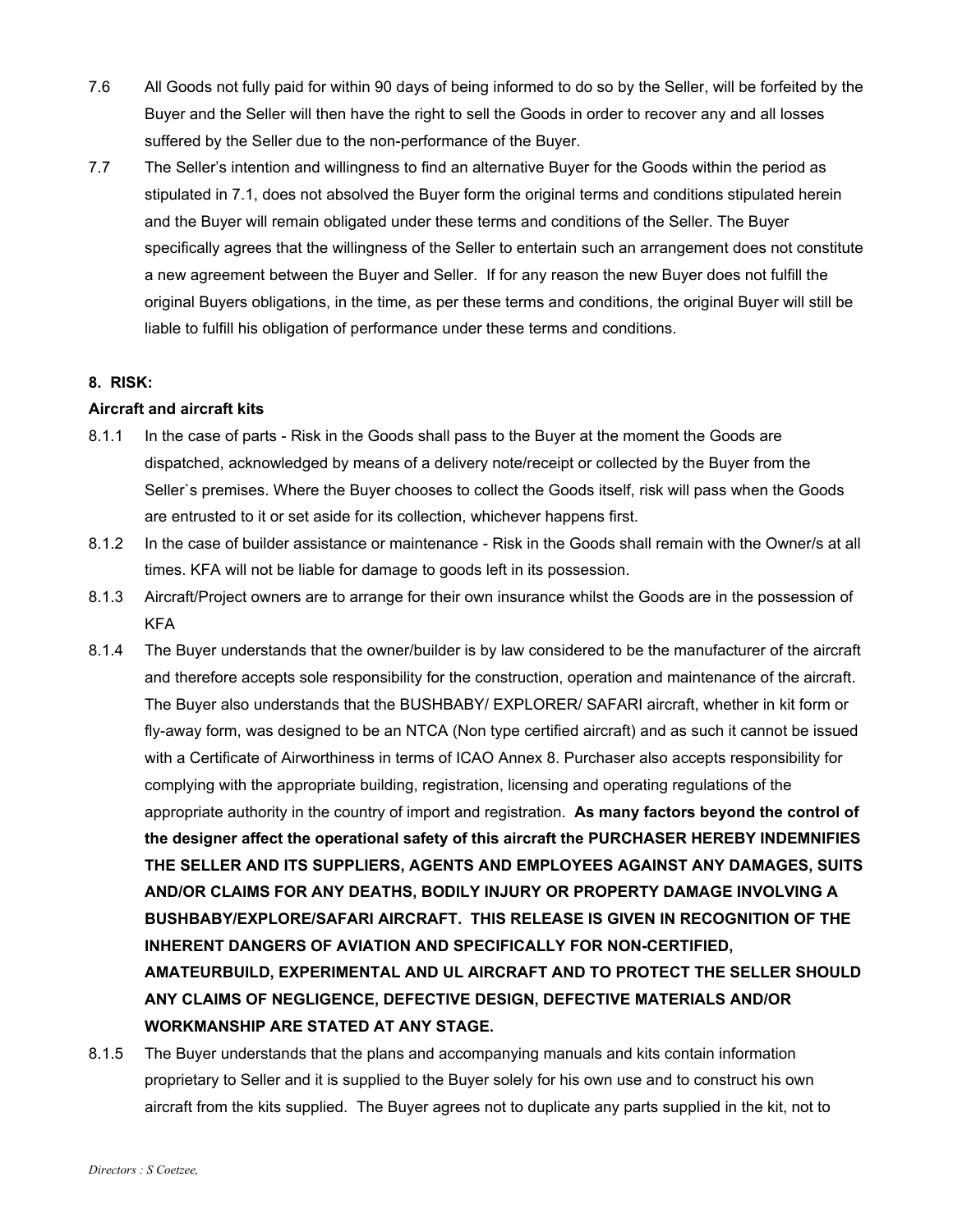copy any manuals, not to trace photograph, or otherwise record dimensional or any other information from parts or drawings supplied by Seller or to permit others to do the same.

- 8.1.6 The Buyer understands that all aircraft completed under a builder assist program are NOT production build aircraft and the builder/owner is entirely responsible for the airworthiness of the aircraft.
- 8.1.7 Collection and deliveries arranged by a Buyer will be for their own account and own risk. Any ferry arrangements between a Buyer and a ferry pilot will between those parties and KFA will not be liable for any loss, injury or death, even if the sale has not been concluded, but the deposits were paid and the ferry pilot acts on the instruction of the buyer.
- 8.1.8 It is necessary for Seller to communicate important safety information to builders and operators from time to time. The Buyer therefore, agrees to notify KITPLANES FOR AFRICA promptly of any change in address or sale of the aircraft. With change of ownership, the terms of this agreement become applicable to the new owner/s or the aircraft, and it should be passed on to such person/s.

# **ENGINES, PROPELLERS, TURBO INSTALLATIONS AND RELATED PARTS**

**Please note that all KFA branded and supplied engines and parts are NOT Certified. Some of the engine combinations may be approved in different countries but the owner takes full responsibility to ensure the continued airworthiness of the engine and its components. The purchaser hereby indemnifies the seller and its suppliers, agents and employees against any damages, suits and/or claims for any deaths, bodily injury or property damage involving any KFA engine. This release is given in recognition of the inherent dangers of aviation and specifically for non-certified, amateurbuild, experimental and ul aircraft and to protect the seller should any claims of negligence, defective design, defective materials and/or workmanship are stated at any stage.**

- 8.1.9 All Turbo kits supplied by KFA for self-installation come **without** a warrantee from KFA and are NOT ROTAX APPROVED. The turbo conversions have been extensively used for many years and have proven their reliability. KFA cannot control the quality and or know whether the installation of the turbo kit will be done correctly, nor whether the base engine is suitable for the purpose and will therefore not be responsible/liable for any loss due to damage or defects associated with the supplied goods apart from obvious production flaws BEFORE installation by the customer.
- 8.1.10 All engine conversions done at KFA, or one of their representatives, **where the engine is supplied by the customer**, will not be covered by any warrantee by KFA apart form any manufacturing defects of the turbo units **before** installation as per clause 8.1.5 above.
- 8.1.11 Any engines supplied by KFA as a complete unit will be covered by a 200hr or 18-month limited warrantee against defective parts or workmanship.

# **9. TITLE:**

9.1 Title in the Goods shall not pass to the Buyer until such time that all the terms and conditions of the Seller has been fulfilled.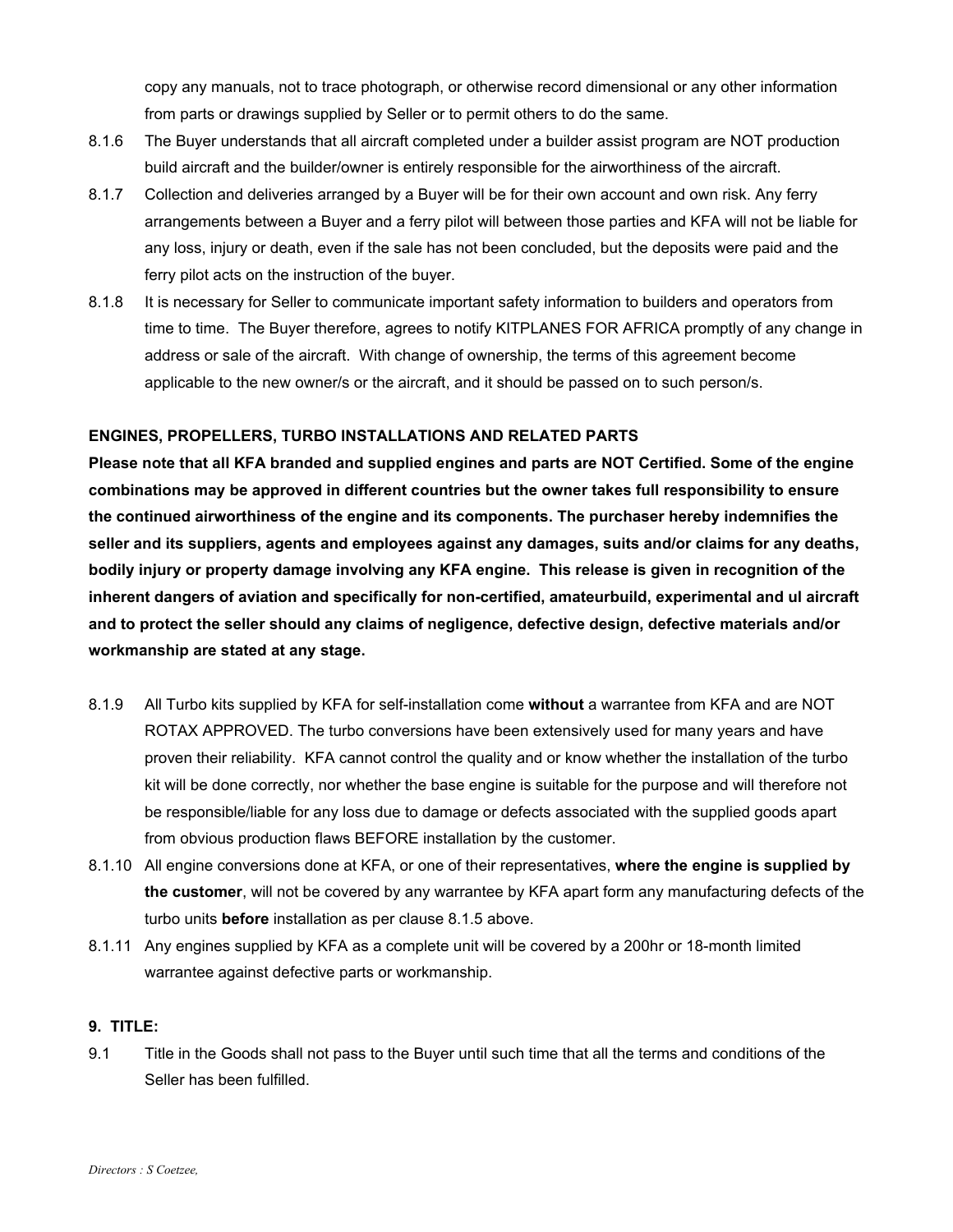#### **10. WARRANTY:**

- 10.1 Subject to the terms of this clause Seller warrants to the Buyer that: 10.1.1 Production build Goods are free of defects in materials and workmanship that materially affect their performance for a period of 30 days from collection by the Buyer.
- 10.2 Seller agrees to repair or replace all Goods produced by it, which fail to conform to the relevant warranty set out in clause 10.1 provided that: 10.2.1 notification of the defect is received by Seller within the warranty period specified above; 10.2.2 allegedly defective Goods are returned to Seller with Seller's prior authorization within thirty (30) days of the defect becoming apparent; and

10.2.3 the Goods have not been altered, tampered with, modified or subject to misuse, incorrect installation, maintenance, neglect, accident or damage or used with incompatible parts. 10.2.4 Replacement Goods shall have the benefit of the applicable warranty for the remainder of the applicable warranty period.

- 10.3 If the Seller complies with clause 10.2 it will have no further liability for a breach of the relevant warranty set out in clause 10.1.
- 10.4 Allegedly defective Goods returned to Seller in accordance with 10.2.2 will, if found by Seller on examination not to be defective or to have been tampered with, to be returned to Buyer and a charge made for examination and testing.
- 10.5 The warranty is not transferable and shall only apply to the original Buyer and shall not extend to any Subsequent Buyer or User.
- 10.6 Where the Goods have been manufactured and/or supplied to the Seller by a third party, any warranty granted to the Seller in respect of the Goods shall be passed on to the Buyer, if any. The Seller will not offer any warrantees apart from those offered by individual parts manufacturers. The Seller will endeavor to assist the Buyer, within reason, in so far as to claims being made against a third-party supplier.
- 10.7.1 The Seller shall be entitled in its absolute discretion to refund the price of the defective Goods in the event that such price has already been paid.
- 10.7.2 Due to the nature of NTCA (Non-Type Certified Aircraft)/Experimental/UL/Amateur build aircraft, Used or previously owner aircraft (Goods) are sold on an "on condition" basis, the Seller will not offer any warrantees, whether expressed or implied, whatsoever, on used aircraft, their parts or components. It is the Buyer's responsibility to ensure that the Goods are fit in form and function and that he/she is satisfied as to its airworthiness state. Buyer's from South Africa should educate themselves as to the laws governing NTCA aircraft and in particular, SACARS part 24, 44, 66.04 and 94.
- 10.8 The remedies contained in this Clause are without prejudice to the other Terms and Conditions herein.

# **11. LIABILITY:**

- 11.1 No liability of any nature shall be incurred or accepted by the Seller in respect of any representation made by the Seller, or on its behalf, to the Buyer, or to any party acting on its behalf, prior to the making of this contract where such representations were made or given in relation to:
	- 11.1.1 the correspondence of the Goods with any description;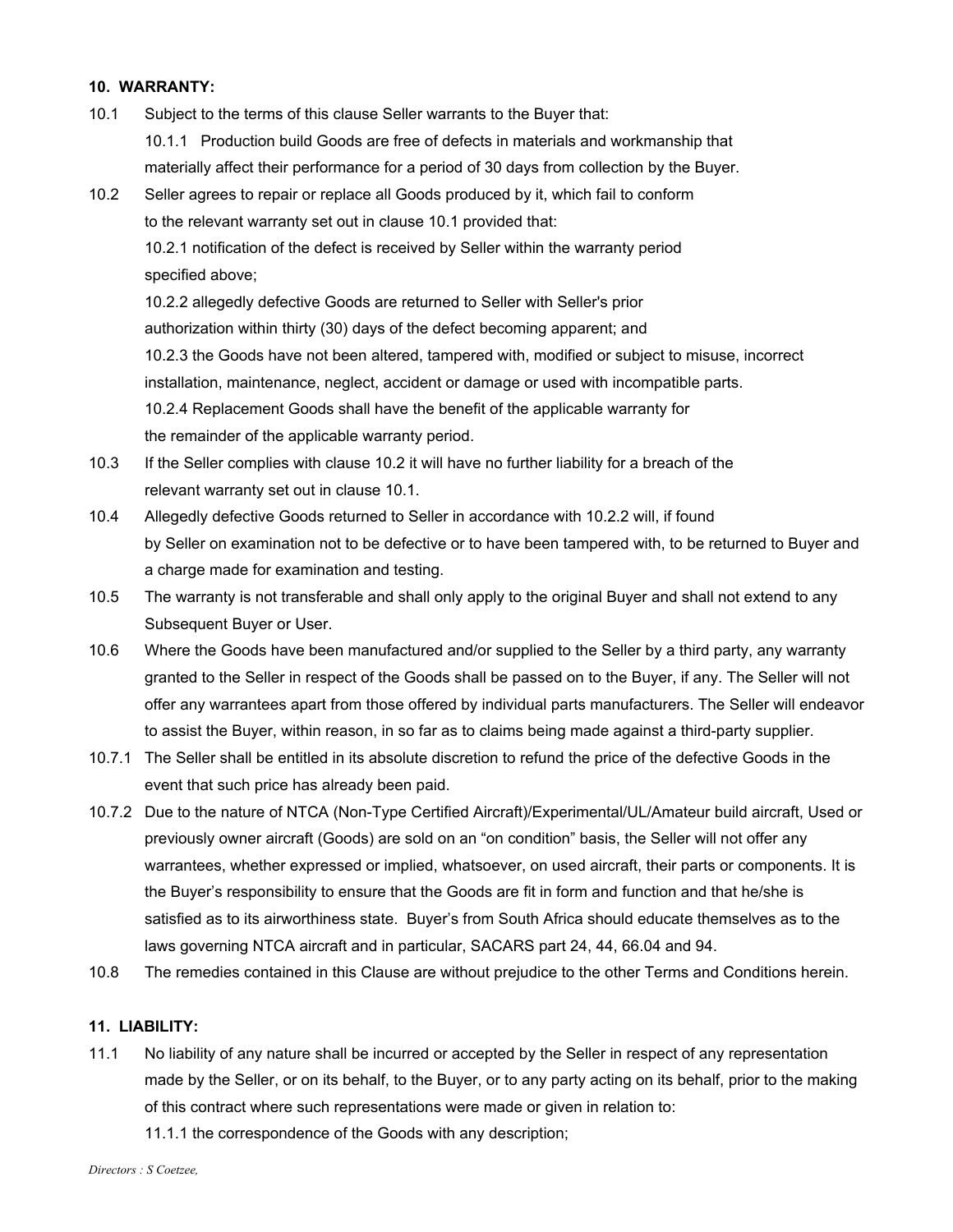11.1.2 the quality of the Goods; or

11.1.3 the fitness of the Goods for any purpose whatsoever.

- 11.2 No liability of any nature shall be accepted by the Seller to the Buyer in respect of any express term of this contract where such term relates in any way to:
	- 11.2.1 the correspondence of the Goods with any description;

11.2.2 the quality of the Goods; or

- 11.2.3 the fitness of the Goods for any purpose whatsoever.
- 11.3 All implied terms, conditions or warranties as to the correspondence of the Goods to any description or the satisfactory quality of the Goods or the fitness of the Goods for any purpose whatsoever (whether made known to the Seller or not) are hereby excluded from the contract

#### **12. LIMITATION OF LIABILITY:**

- 12.1 Where any court or arbitrator determines that any part of Clause 10 above is, for whatever reason, unenforceable, the Seller shall be liable for all loss or damage suffered by the Buyer but in an amount not exceeding the contract price.
- 12.2.1 The Buyer acknowledges and agrees that the exclusions from and limitations of liability provided for in this document are reasonable in the circumstances and that if they had not been included the Sale Price
- 12.2.2 Without affecting our responsibilities to you under this acknowledgment and to the fullest extent permitted by law; you agree that you are solely responsible for
	- (i) Any product or process using or incorporating the Goods;
	- (ii) Testing the Goods and determining their suitability for your application, product or process.

## **13. INTELLECTUAL PROPERTY RIGHTS:**

All Intellectual Property Rights produced from or arising as a result of the performance of this Agreement shall, so far as not already vested, become the absolute property of the Seller, and the Buyer shall do all that is reasonably necessary to ensure that such rights vest in the Seller by the execution of appropriate instruments or the making of agreements with third parties.

#### **14. FORCE MAJEURE:**

The Seller shall not be liable for any delay or failure to perform any of its obligations if the delay or failure results from events or circumstances outside its reasonable control, including but not limited to acts of God, strikes, lock outs, accidents, war, fire, breakdown of plant or machinery or shortage or unavailability of raw materials from a natural source of supply, and the Seller shall be entitled to a reasonable extension of its obligations. If the delay persists for such time as the Seller considers unreasonable, it may, without liability on its part, terminate the contract.

### **15. RELATIONSHIP OF PARTIES:**

Nothing contained in these Terms and Conditions shall be construed as establishing or implying any partnership or joint venture between the parties and nothing in these Terms and Conditions shall be deemed to construe either of the parties as the agent of the other.